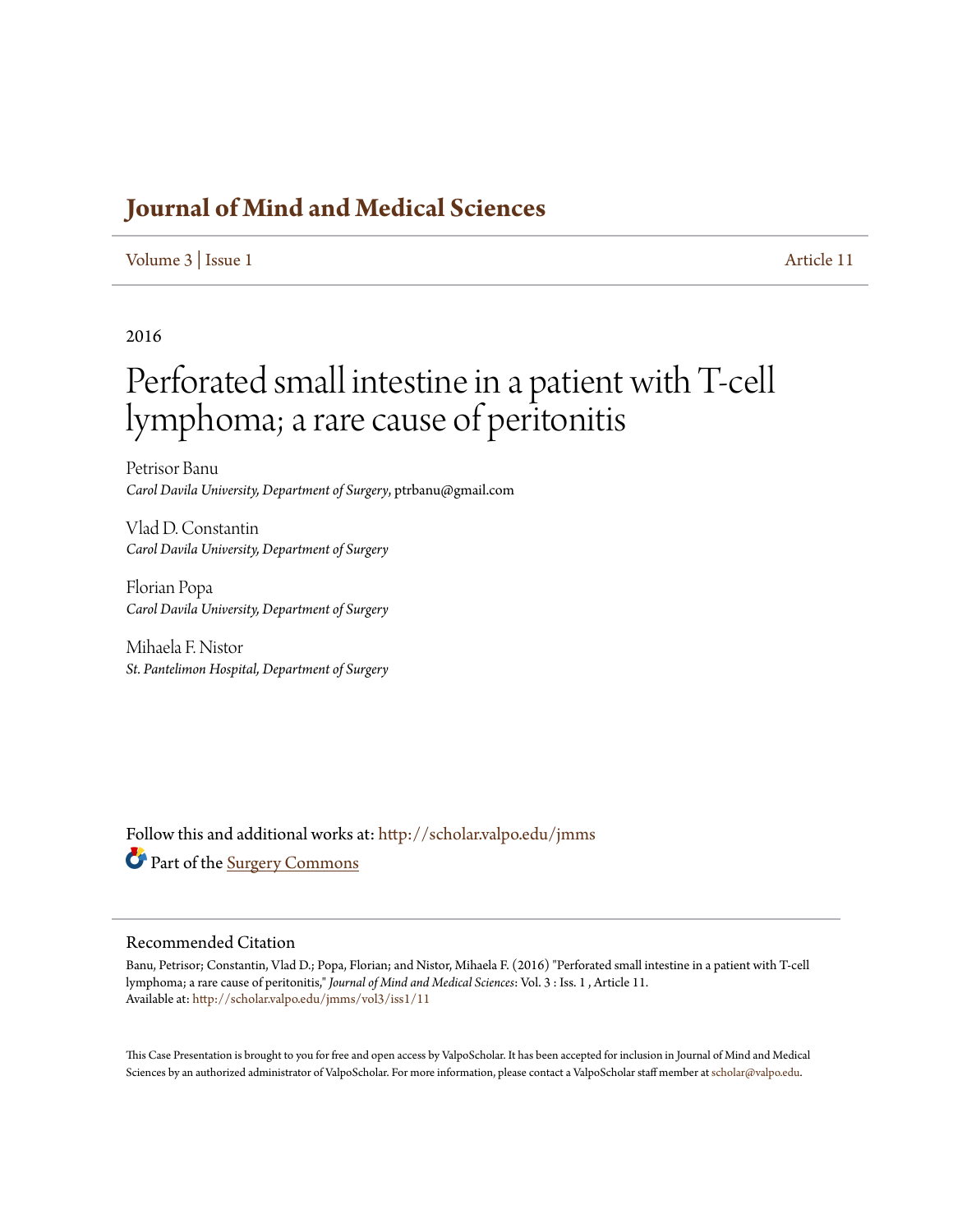## **Perforated small intestine in a patient with T-cell lymphoma; a rare cause of peritonitis**

1,2*Petrişor Banu,* 1,2*Vlad D. Constantin,* 1,2*Florian Popa,* <sup>2</sup>*Mihaela F. Nistor*

<sup>1</sup>Carol Davila University, Department of Surgery, <sup>2</sup> St. Pantelimon Hospital, Department of Surgery

**Abstract** The nontraumatic perforations of the small intestine are pathological entities with particular aspects in respect to diagnosis and treatment. These peculiarities derive from the nonspecific clinical expression of the peritonitis syndrome, and from the multitude of causes that might be the primary sources of the perforation: foreign bodies, inflammatory diseases, tumors, infectious diseases, etc. Accordingly, in most cases intestinal perforation is discovered only by laparotomy and the definitive diagnosis is available only after histopathologic examination. Small bowel malignancies are rare; among them, lymphomas rank third in frequency, being mostly B-cell non Hodgkin lymphomas. Only 10% of non-Hodgkin lymphomas are with T-cell.

> We report the case of a 57 years' old woman with intestinal T-cell lymphoma, whose first clinical symptomatology was related to a complication represented by perforation of the small intestine. Laparotomy performed in emergency identified an ulcerative lesion with perforation in the jejunum, which required segmental enterectomy with anastomosis. The nonspecific clinical manifestations of intestinal lymphomas make from diagnosis a difficult procedure. Due to the fact that surgery does not have a definite place in the treatment of the small intestinal lymphomas (for cases complicated with perforation), and beyond the morbidity associated with the surgery performed in emergency conditions, prognosis of these patients is finally given by the possibility to control the systemic disease through adjuvant therapy.

**Keywords**: perforation, small intestine, T-cell lymphoma, peritonitis

Corresponding address: [ptrbanu@gmail.com,](mailto:ptrbanu@gmail.com) Carol Davila University, Department of Surgery, Dionisie Lupu Street no. 37, Sect. 2 Bucharest, Romania (020022)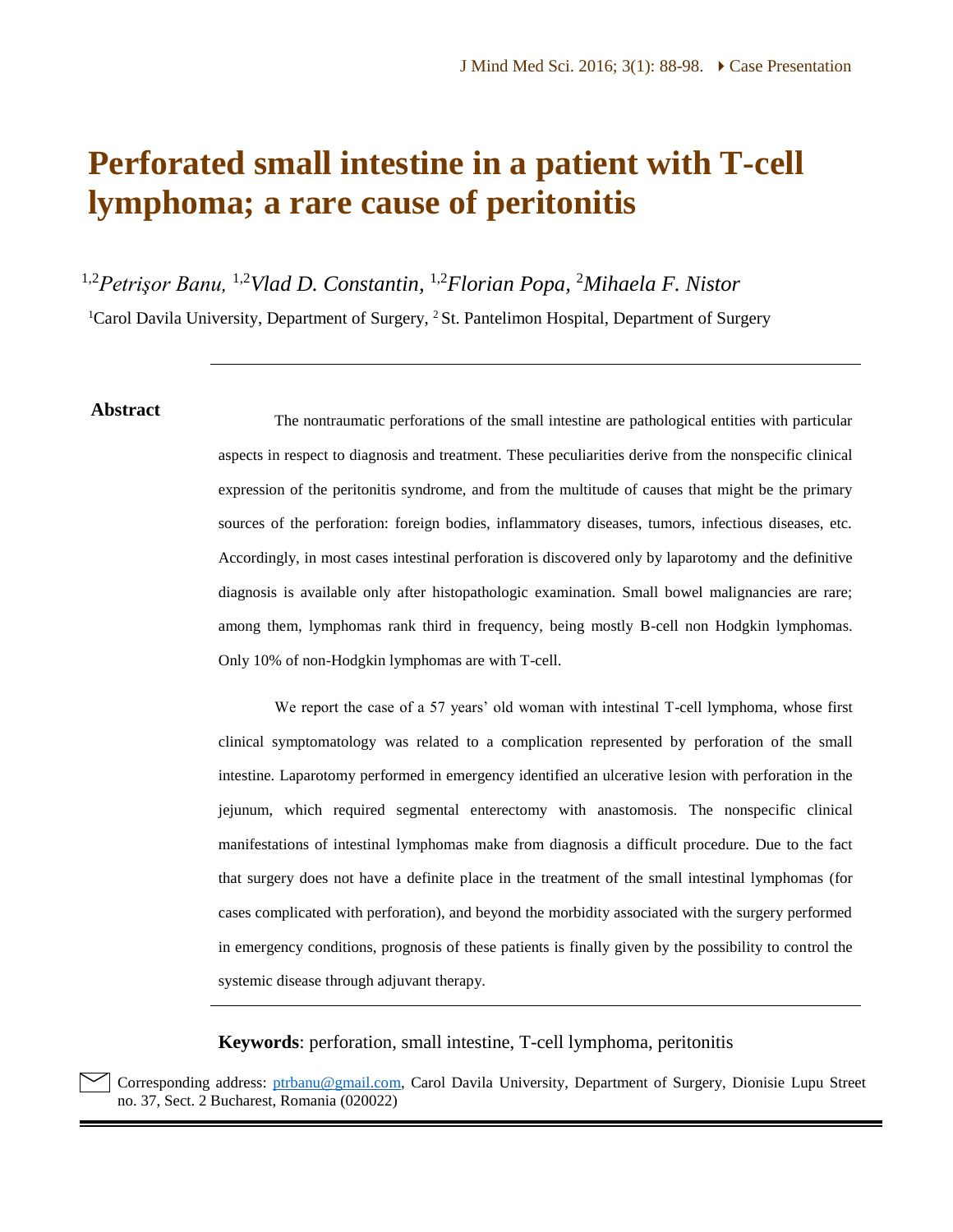#### **Introduction**

The nontraumatic perforation of the small intestine is a rare pathological entity, which has particular aspects in respect to the clinical diagnosis and subsequent therapeutic conduct. These peculiarities derive especially from the difficulty of the preoperative diagnosis. In the majority of cases, the peritonitis syndrome imposes laparotomy which reveals the perforation of the intestine.

In addition, there are multitude of causes that might be the primary sources of the perforation: foreign bodies, inflammatory diseases, tumors, infectious diseases, etc., so that only the histopathologic examination would be conclusive for the establishment of a definitive therapeutic approach.

A variable geographical distribution can be observed when considering the etiology and incidence on age groups of the small intestine's perforations. The infectious causes, such as typhoid fever or tuberculosis predominate in tropical areas and in the developing countries, being often found at young aged patients, 20-30 years old, as opposed to the western countries where these cases appear much rarer and to older age groups, having as possible causes inflammatory diseases, tumors, radiotherapy, ingestion of foreign bodies or circulatory disorders  $(1-4).$ 

The diagnosis becomes a challenging task especially in circumstances in which the patient has no significant medical history, so that the diagnosis can be established only after surgery. Malignant tumors of the small intestine are in general rare (about 3% among digestive neoplasms, and 0.5% within all cancers), having poor clinical expression and a relatively difficult diagnosis with usual investigative methods (5).

Regarding their histology in last decades one can see a reversal of proportions in incidence of carcinoids as against adenocarcinomas while lymphomas ranks third in frequency after these with 17% of all malignant intestinal tumors (6). Non-Hodgkin's lymphomas are a heterogeneous group of neoplasms that can arise from B or T cells, progenitors or mature, or rarely from natural killer cells. 10 to 30 percent of patients with NHL have extra-nodal disease (7).The digestive tract represents the most frequent location of the non-Hodgkin extra-nodal lymphoma, about 36%, affecting the stomach, small intestine and colon, in order of frequency (8).

#### *Case report*

We report the case of a 57 years' old woman, with no significant medical history, admitted to the hospital for intense and diffuse abdominal pain, which emerged around 3 hour prior to the arrival at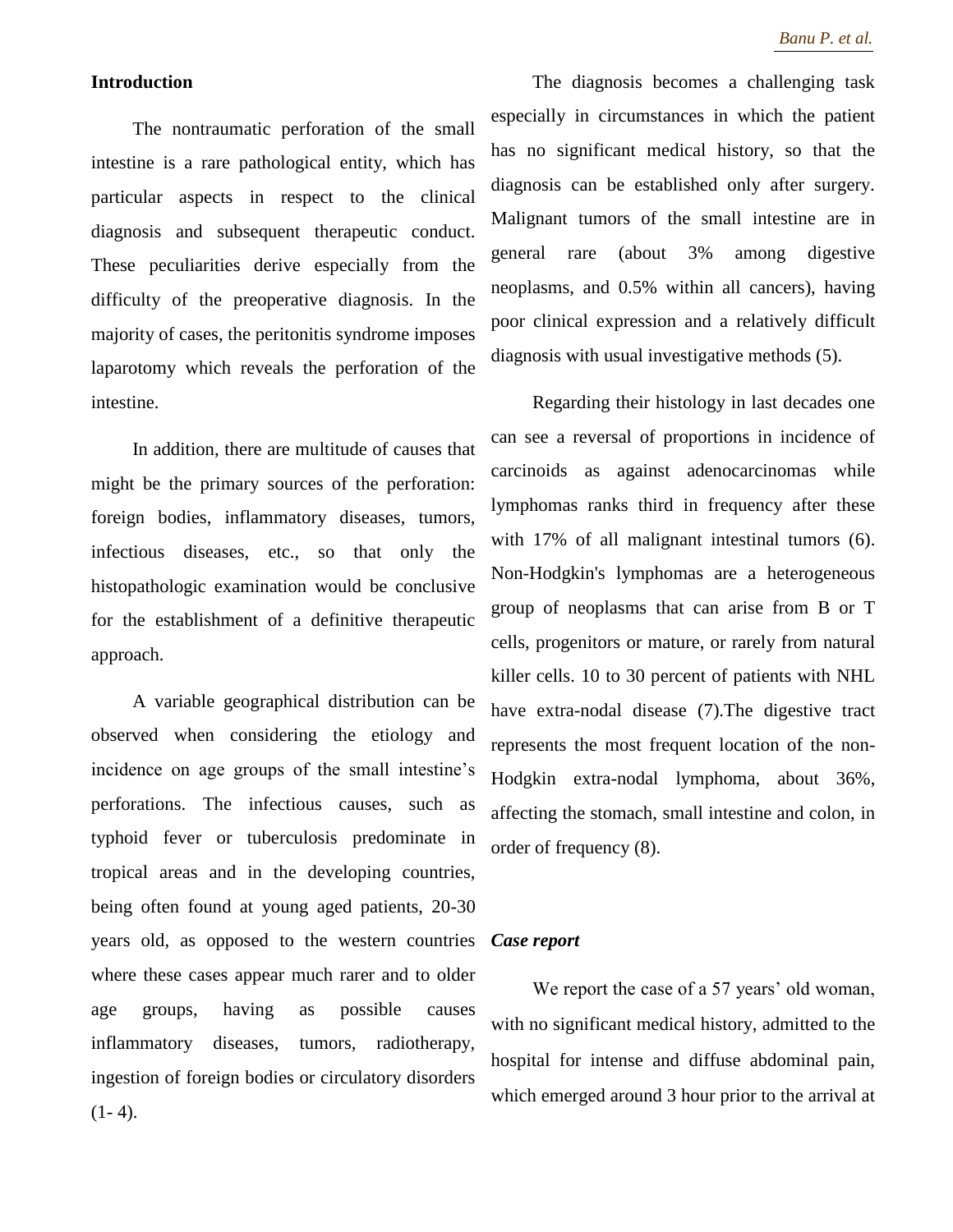pain in the upper abdomen, all of a sudden, like a loop about 60 cm from the Treitz angle (Figure 1). "stubbing" feeling followed soon by the extending to the entire abdominal area.

Physical examination reveals fever  $38^0C$ , tachycardia and abdominal distention with tenderness to palpation and absence of bowel sounds.

Laboratory tests showed normal values for leucocytes (WBC-  $8250 / \mu L$ ), neutrophil count not elevated (NEU- 6260/ µL), low values for lymphocyte count(LYM- 1170/µL/ 14,22%), red blood cells (RBC)  $3,62$  /\*10^6  $\mu$ L, Hemoglobin (Hb) 10.2g/dL and HTC31,9%. It was also found decreased levels for sodium (130,5mmol/L) and potassium 3,23mmol/L. No other changes were found in laboratory tests on admission.

Plain X-ray film of the abdomen in upright position showed the presence of free air under the left diaphragm. Chest radiography did not identify changes in lungs or mediastinum. Based on clinical, imaging and laboratory data the presumptive diagnosis was peritonitis from perforated viscera and laparotomy was decided.

Midline vertical incision was made. The opening of the peritoneal cavity revealed small bowel content in peritoneum (*succus entericus*)

the hospital. The patient described the debut of the situated at the anti-mesenteric border on a jejunum



#### *Figure 1.*

The perforation adjacent area had a pale appearance and the mesentery exhibited multiple enlarged lymph nodes which were conglomerated especially at the root of the mesentery forming large lymphadenopathy masses at this level*.* The other intraperitoneal organs including liver and spleen had no changes macroscopically.

Small bowel resection and widely excision of adjacent mesentery was performed (Figure 2). The continuity was restored by end to end suturing anastomosis. Postoperative evolution was simple with no complications, and the patient was discharged 7 days after surgery.

#### *Histopathological examination revealed:*

and exploration showed a 3 millimeters perforation transmural infiltration with large discoid cells Intestinal wall presenting a large ulceration about 1,5cm with perforation and diffuse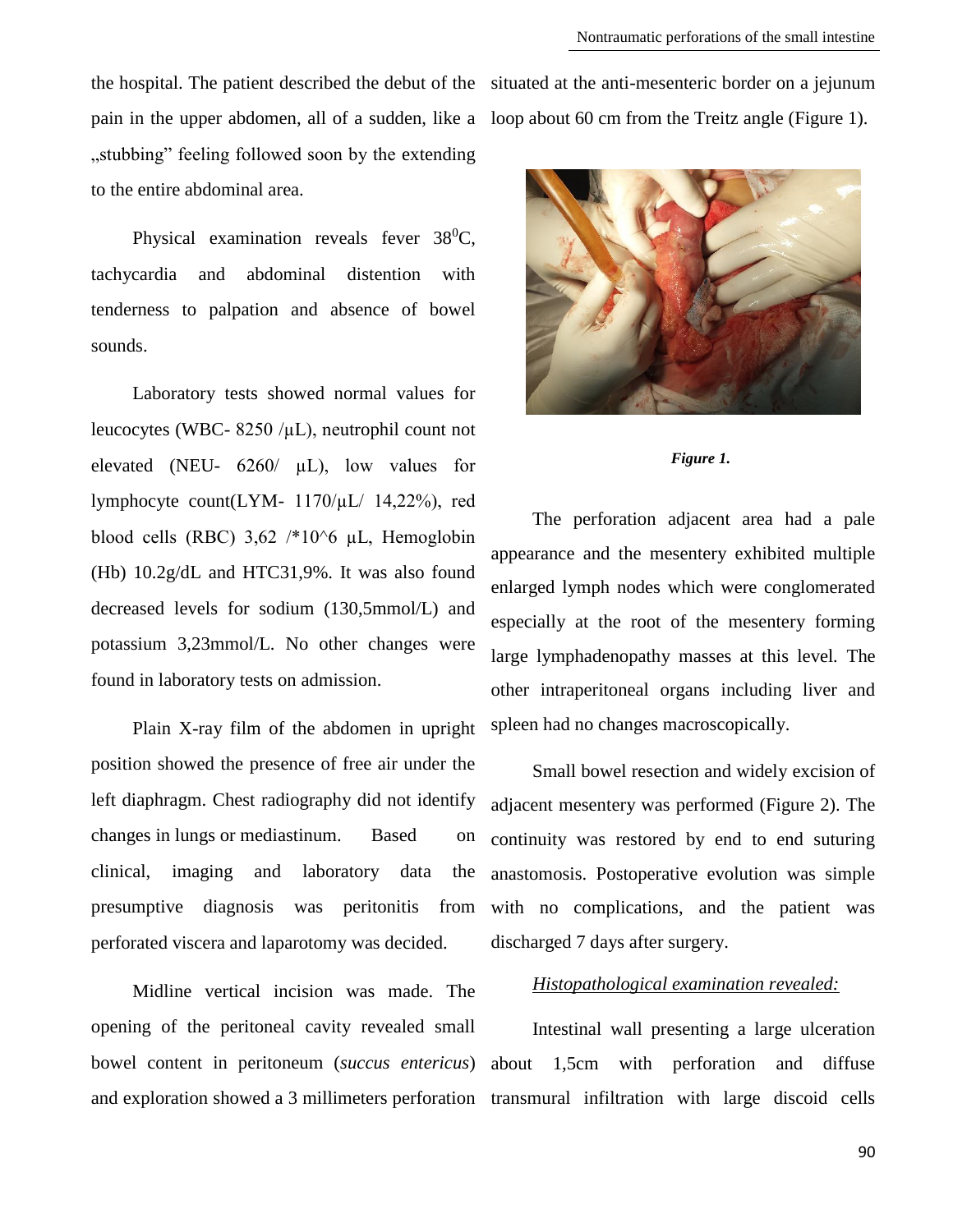presenting oval and vesicular nuclei and eosinophilic cytoplasm in reduced amount; large number of areas of granulomatous inflammation.

Multiple tumor cells with hyperchromic and hypertrophic nuclei; tumoral cells with multiple nuclei and atypical mitosis. Mesenteric lymphnodes exhibited an altered architecture with sinusal hystiocytosis and irregular germinal centers. This appearance was suggestive of diffuse large cells intestinal lymphoma.

#### *Immunohistochemical examination revealed:*

CD3 diffuse positive in tumoral cells, CD2 positive in tumoral cells, CD 25 positive in rare tumoral cells, CD5 negative in tumoral cells, CD30 diffusely positive in tumoral cells cytoplasm and intense positive in some membranes; CD15 positive in numerous granulocytes and in rare tumoral cells with granule appearance near the nuclei; CD20 and CD79a negative in tumoral cells; ALK negative in tumoral cells.

Histopathological aspect and immunohistochemically tests are compatible with the diagnosis of Malign non Hodgkin lymphoma with T-cell type anaplastic large T-cell lymphoma ALK negative (ALCL, ALK ). Testing for hepatitis B, hepatitis C and HIV serology were negative using the western blotting procedure, and absence of the specific anti-HTLV I/II antibodies was confirmed.



*Figure 2.*

### *Discussion*

The primitive lymphomas of digestive tract remain rare entities, even though in the last decades a slight increase of their incidence (with percentage between 3 and 5) is reported. It is possible that this growth is due to the improvement of the immunohistochemical diagnosis which facilitates their diagnosis (8, 9).

The cellular tissue from which these malignancies arise is represented by the MALT (*mucosa associated lymphoid tissue*), designating a heterogeneous population of cells with immunologic role quartered at the level of digestive tract mucosa, playing an essential role as a protection barrier of body from a large variety of antigens.

The intestine hosts the lymphoid tissue in follicles, in Peyer's plaques, in lamina propria and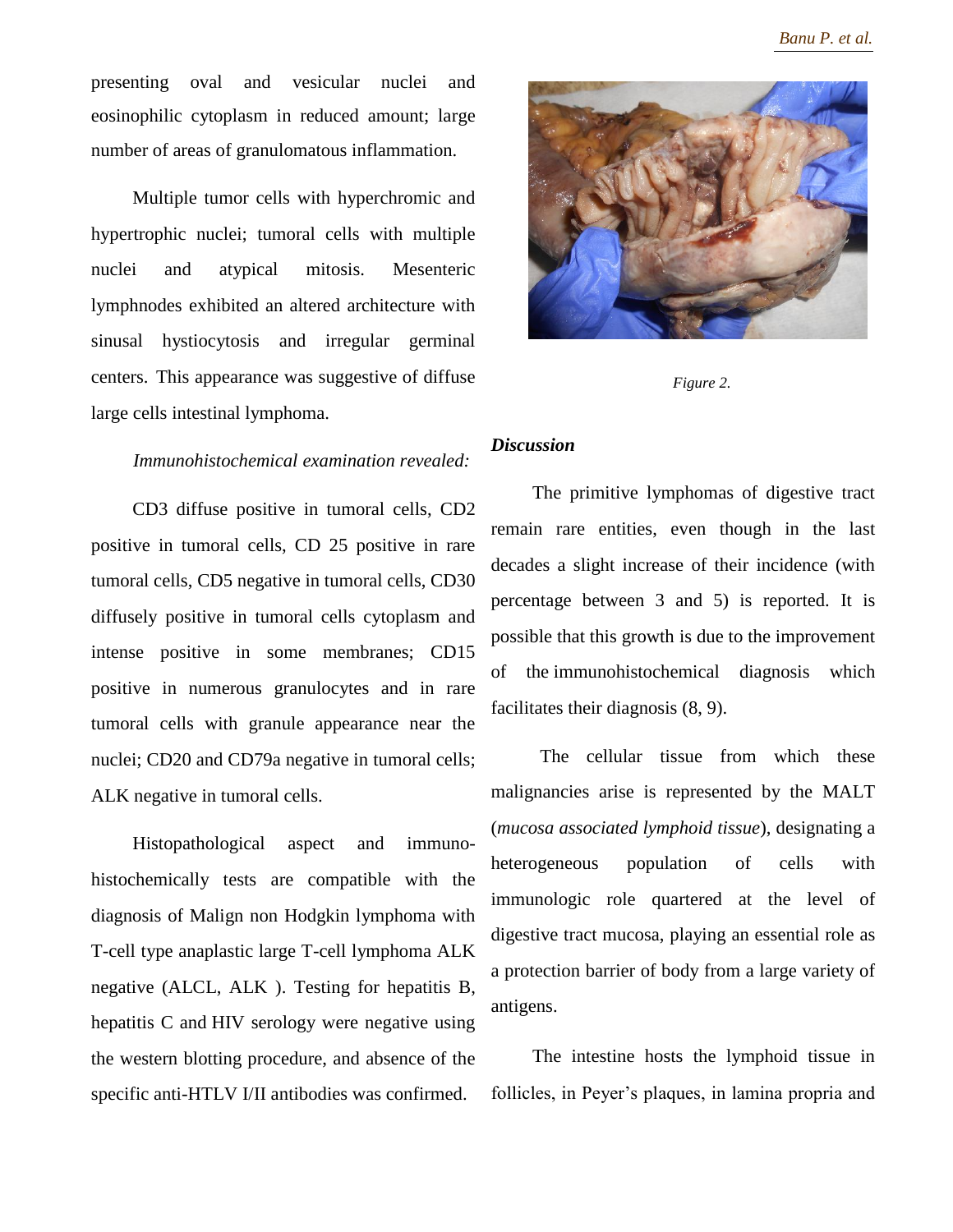intraepithelial and the mesenteric lymph nodes make connection to the peripheral immune system.

The variety of the enteral lymphoid tissue's cells is very wide, but each phenotype can be individualized with cytogenetic and immunohistochemical techniques, so allowing the anatomo-clinical framing of the lymphomas, the indication of the treatment and the prognostic assessment.

Almost 90% of the gastrointestinal lymphomas derive from B lymphocytes and very few from T lymphocytes (10). They can be classified into three main categories: immunoproliferative small intestinal disease (IPSID), enteropathy-associated T cell lymphoma (EATL) which arises mostly in gluten-sensitive enteropathy and a third category comprising diffuse large B cell lymphoma, mantle cell lymphoma, Burkitt lymphoma and follicular lymphoma (11).

What causes for lymphomas is still unknown, but a set of conditions seem to favor their development: bacterial infections (e.g. Helicobacter pylori or Helicobacter heilmannii), viruses (HTLV-1 in human T-cell lymphoma virus, Epstein-Barr in Burkitt lymphoma), severe immune deficiencies (AIDS, Waldmann disease) or celiac disease (8, 12, 13).

Considering frequency order criteria, these locate predominant at stomach level, which sums 50-60% from primary digestive tract lymphomas; 20-50% affect the small intestine, especially the ileum. Very seldom, the primitive lymphomas can be found at the colon and rectum level (14- 17).

The symptoms are uncharacteristic for intestinal lymphomas, for example abdominal bloating and distension, colic abdominal pain, loss of appetite, nausea or may have the clinical expression of an acute complication like perforation, occlusion or bleeding. Other general signs also nonspecific are so called B symptoms (fever, weight loss and night sweats) which occurring in the context of a lymphoma get a prognosis value (18).

Classical methods of imaging diagnosis barium studies and CT – can reveal tumors as intra- or extraluminal masses, polyps or parietal infiltration areas without offering data regarding the type of the lesion. On the other hand, endoscopy and particularly the "push and pull technique" with double balloon enteroscopy allows both biopsy sampling as well as execution of therapeutic maneuvers (19, 20).

The gastrointestinal localization can be secondary in non-Hodgkin lymphomas, appearing most frequently in the context of a widespread nodal disease and much rarely as a primary location.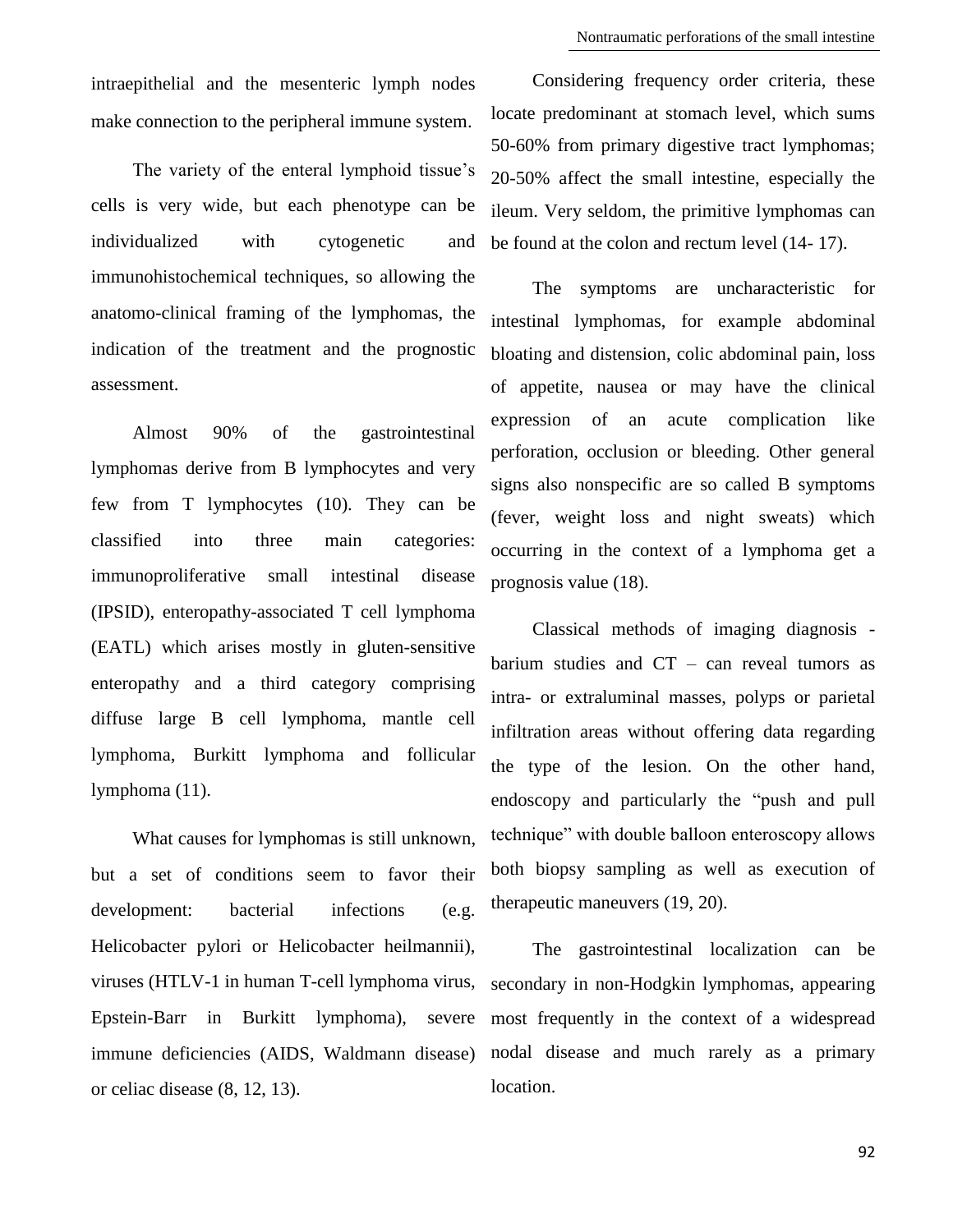it is necessary for the lesion to be limited to the complex working instrument (24). intestine's level, the spleen and the liver not to be affected, no mediastinal and peripheral lymphadenopathy must be present, and the number of white blood cell count must be in normal limits (21, 22, 23).

The digestive lymphomas evaluation presumes a general balance that compulsory includes the exploration of renal function, hepatic function, serum electrolytes, blood test, lactic dehydrogenase, uric acid, chest x-ray, glycaemia and bone marrow biopsy. The evaluation is completed with the CT exam of the thorax, abdomen and pelvis. The anamnestic data and the complete physical exam can suggest particular etiologies that can be confirmed by specific investigations.

There is still not a consensus regarding the staging system for primary gastrointestinal lymphomas. The classical systems such as type Ann Arbor or Lugano seem to lend less, by omitting the disseminated forms or overlapping some distinctive clinical forms.

The Paris staging resorts to TNM type classification through which one can assess the degree of the tumor extends in the depth of the digestive wall, the contiguous lymph nodes involvement and the specific spread, contributing

In order to decide a diagnose to this last form in this way to offer the therapist an easier and more

WHO (*World Health Organization*) scheme is the general frame of classification of lymphoid neoplasms unanimously accepted, wherewith different categories of diseases are defined by multidisciplinary approach including clinical, genetic, phenotypic and histological features (25).

The latter two classifications – TNM staging system and WHO scheme–meet the broadest consensus use for primary gastrointestinal lymphomas.

The gastrointestinal lymphomas treatment is multimodal and correlative with the histopathological type and the stage of the disease. Taking into consideration the large variety in lymphomas types, the therapeutically arsenal is complex too, but adaptable concurrently with a better understanding of pathogenesis and the molecular biology's progress (26).

The Helicobacter pylori infection is considered to be a predisposing factor to the development of the gastrointestinal tract lymphomas, even though it does not associate with a histopathological distinct type of these. The bacteria eradication treatment is part of the gastric lymphomas therapeutic strategies (27, 28).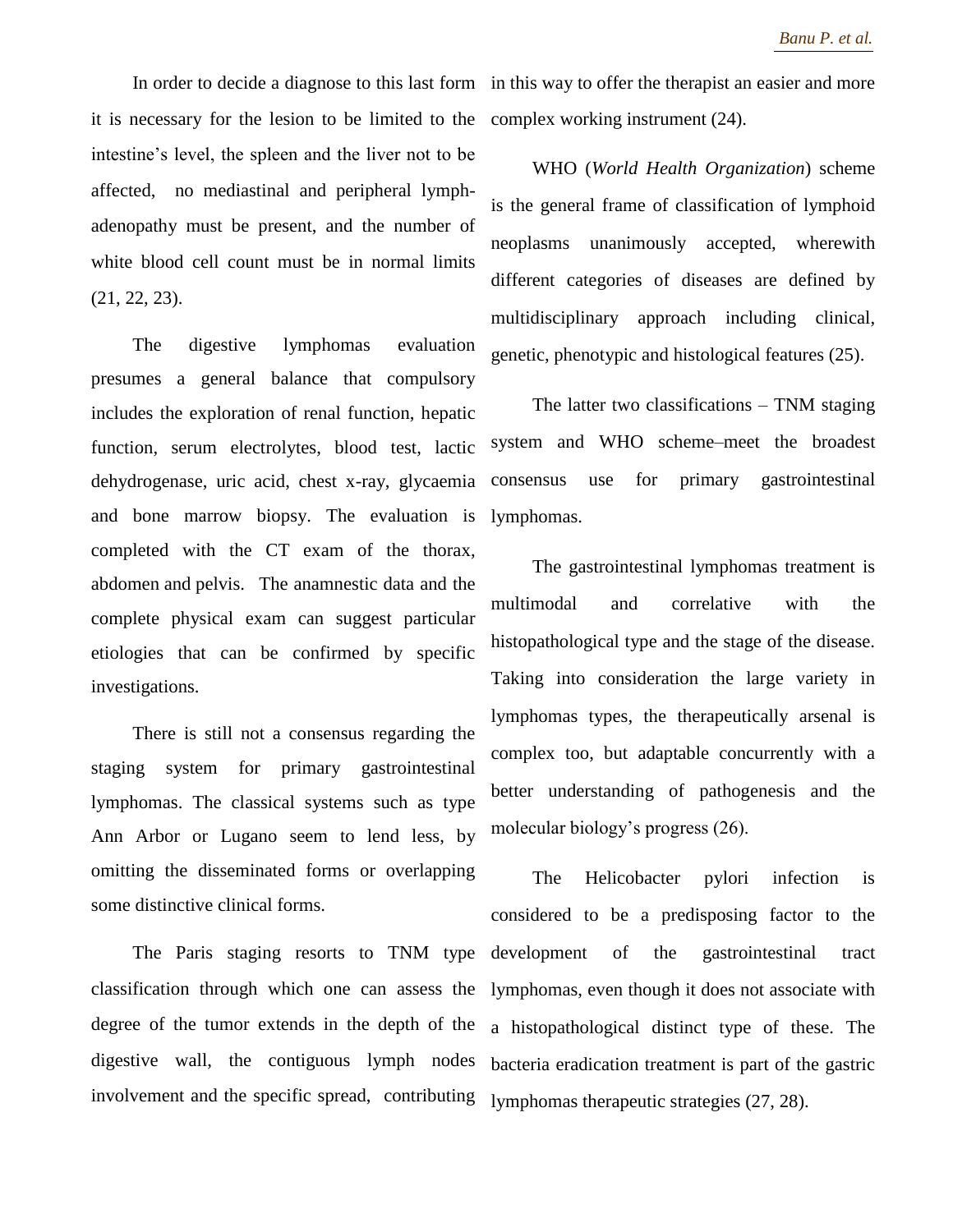having types of cyclophosphamide-doxorubicinvincristine combinations, or cyclophosphamidevincristine to which it can be added prednisone or rituximab (29).

Radiotherapy finds its utility in forms localized at stomach, duodenum or rectum level, but enteral lymphomas may have less benefit from it taking into account that they are often multifocal (30, 31).

Only low-grade B-cell lymphoma of the small intestine can benefit from surgical resection as unique therapeutic method. In all the other cases, the role of surgery remains disputable, even though some studies show better survival rates of patients that were both having surgeries and following chemotherapy treatment, as compared to the ones who only had chemotherapy. The small number of patients included in these studies does not allow the establishment of definitive conclusions and the imposition of guidelines (32, 33).

Complications of gastrointestinal lymphomas are represented by obstruction, hemorrhage and perforation. For the small bowel as a particular location of lymphomas, perforation occurs in 9% of cases and it is associated with aggressive forms

The chemotherapy is administrated in cycles perforations occur in the first 4-5 weeks of chemotherapy (34, 35).

> Intraoperative appearance can be often in the form of an ulceration which can be macroscopically indistinguishable from other forms, and in this situation the histopathology examination becomes decisive in the establishment of the lesion's nature especially when the perforation appears in a case of a patient with no relevant case history.

> In order to define the prognosis of these patients, several factors were taken into account but a real clinical significance have proved to have histological B type, symptoms, therapeutic modality, original site, LDH level and complication occurrences.

> Worst prognosis is associated with highgrade lymphoma and intestinal location (36).

> According to other studies, even though the perforation is a life-threatening complication, it seems to not influence the final prognostic of these subjects, which is ultimately given by the possibility to control the main disease (34)*.*

### *Conclusions*

of the disease and chemotherapy. More than half of represent a rare pathological entity and among Primitive gastrointestinal lymphomas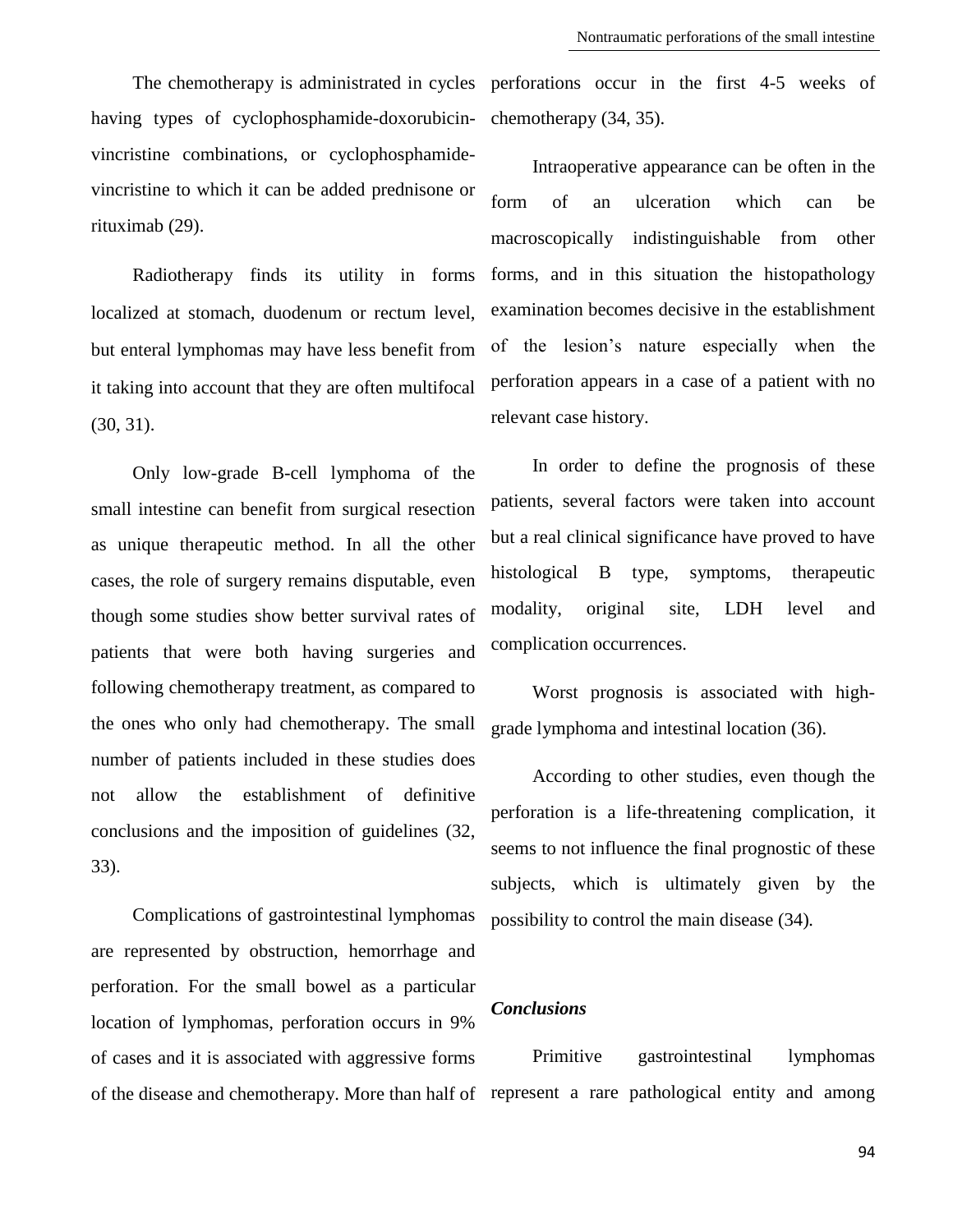these, only 10% are T-cell type. The absence of 3. Leijonmarck CE, Fenyo G, Raf L. specific signs and symptoms makes clinical diagnosis to be particularly difficult for these ones.

These malignancies benefit from a multimodal treatment in which surgery has not yet a definitive place. The role of surgery in the treatment of GI lymphomas remains a topic in debate and in literature has conflicting data regarding the therapeutic benefit of the surgical act. This is largely a consequence of the small number of cases included in reports so that clear guidelines cannot be traced yet.

The occurrence of a complication such as perforation compels emergency surgical treatment and lesion's resolving. Although perforation is a life threatening complication and beyond the morbidity of the surgical acts itself, the prognosis of these patients eventually is given by the ability to control the underlying disease.

#### **References**

- 1. Eustache JM, Kreis DJ. Typhoid perforation of the small intestine. *Arch Surg* 1983; 118: 1269–71.
- 2. Khanna AK, Misra MK. Typhoid perforation of the gut. *Postgrad Med J* 1984; 60: 523–5.
- Nontraumatic perforation of the small intestine. *ActaChirScand* 1984;150: 405–411.
- 4. Kimchi NA, Broide E, Shapiro M, Scapa E. Non-traumatic perforation of the small intestine. Report of 13 cases and review of the literature. *Hepato-Gastroenterology* 2002; 49: 1017–22.
- 5. Siegel RL, Miller KD, Jemal A. Cancer statistics, 2015. *CA Cancer J Clin*. 2015; 65(1): 5-29.
- 6. Bilimoria KY, Bentrem DJ, Wayne JD, Ko CY, Bennett CL, TalamontiMS. Small bowel cancer in the United States: changes in epidemiology, treatment, and survival over the last 20 years. *Ann Surg.* 2009; 249(1): 63-71.
- 7. Anderson T, Chabner BA, Young RC, Berard CW, Garvin AJ, Simon RM, DeVita VT Jr. Malignant lymphoma. 1. The histology and staging of 473 patients at the National Cancer Institute. *Cancer* 1982; 50(12): 2699-707.
- 8. Abbott S, Nikolousis E, Badger I. Intestinal lymphoma--a review of the management of emergency presentations to the general surgeon. *Int J Colorectal Dis.* 2015; 30(2): 151-7.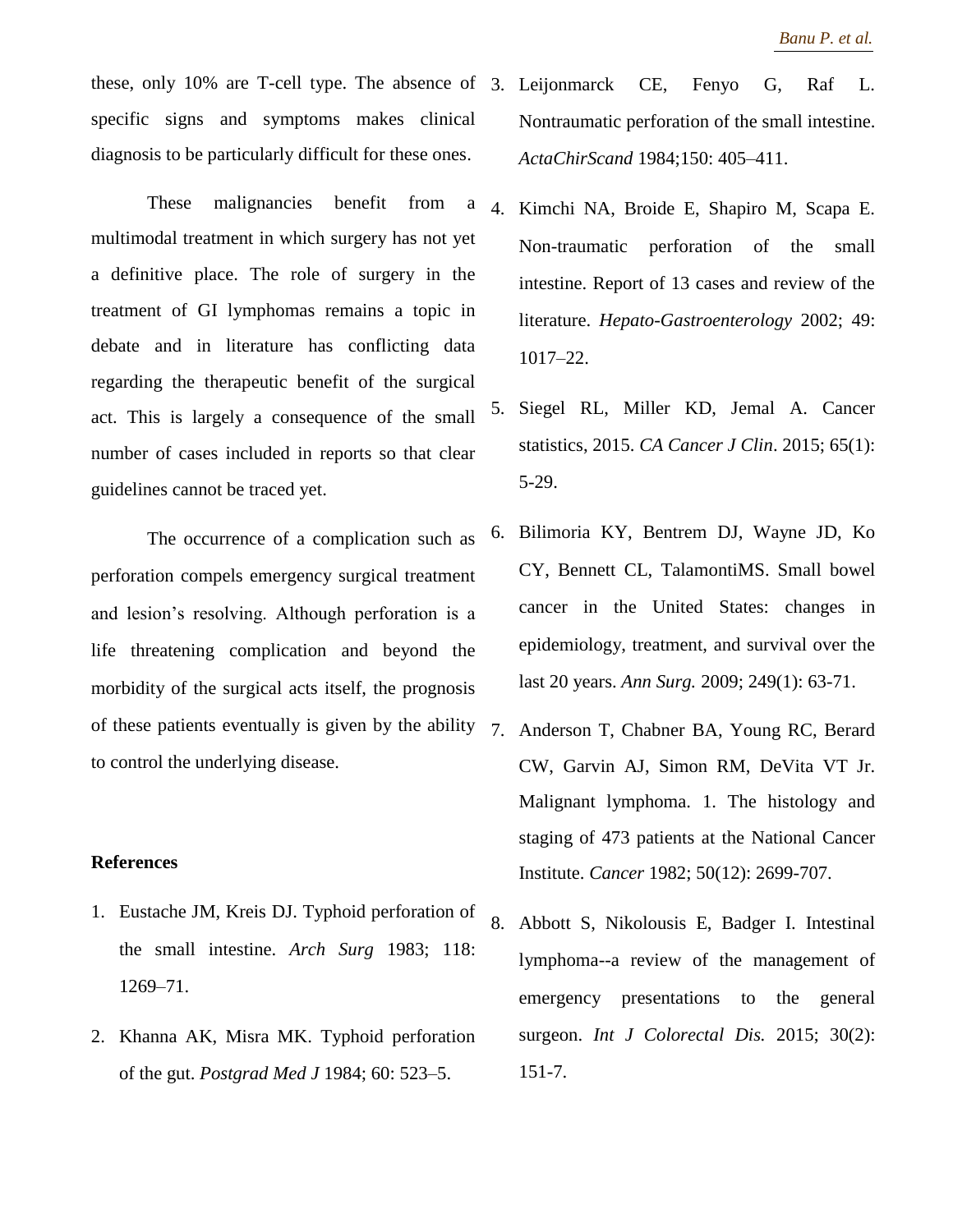- Descriptive epidemiology of gastrointestinal non-Hodgkin's lymphoma in a populationbased registry. *Br J Cancer* 1999; 79(11-12): 1929–34.
- 10. Ghimire P, Wu GY, Zhu L. Primary gastrointestinal lymphoma. *World Journal of Gastroenterology* 2011; 17(6): 697-707.
- 11. Mori M, Kobayashi Y, Maeshima AM, Gotoda T, Oda I, Kagami Y, Bennett S, Nomoto J, Azuma T, Yokoyama H, Maruyama D, Kim SW, Watanabe T, Matsuno Y, Tobinai K. The indolent course and high incidence of t(14;18) in primary duodenal follicular lymphoma, *Ann Oncol.* 2010; 21(7): 1500-5.
- 12. Ruskoné-Fourmestraux A, Rambaud J.C. Gastrointestinal lymphoma: prevention and treatment of early lesions. *Best Pract. Res. Clin. Gastroenterol*. 2001; 15(2): 337–354.
- 13. Stolte M, Bayerdorffer E, Morgner A, Alpen B, Wundisch T, Thiede C, Neubauer A. Helicobacter and gastric MALT lymphoma. *Gut.* 2002; 50(3): 19–24.
- 14. Herrmann R, Panahon AM, Barcos MP, Walsh D, Stutzman L. Gastrointestinal involvement in non-Hodgkin's lymphoma. *Cancer* 1980; 46(1): 215-22.
- 9. Gurney KA, Cartwright RA, Gilman EA. 15. Ferreri AJ, Montalbán C. Primary diffuse large B cell lymphoma of the stomach. *Crit Rev Oncol Hematol*. 2007; 63: 65–71.
	- 16. Koch P, del Valle F, Berdel WE, Willich NA, Reers B, Hiddemann W, Grothaus-Pinke B, Reinartz G, Brockmann J, Temmesfeld A, Schmitz R, Rübe C, Probst A, Jaenke G, Bodenstein H, Junker A, Pott C, Schultze J, Heinecke A, Parwaresch R, Tiemann M. Primary gastrointestinal non-Hodgkin's lymphoma: I. anatomic and histologic distribution, clinical features, and survival data of 371 patients registered in the German Multicenter Study GIT NHL 01/92. *J Clin Oncol*. 2001; 19(18): 3861–73.
	- 17. Dionigi G, Annoni M, Rovera F, Boni L, Villa F, Castano P, Bianchi V, Dionigi R. Primary colorectal lymphomas: review of the literature. *Surg Oncol*. 2007; 16(1): S169–71.
	- 18. Anderson T, Chabner BA, Young RC, Berard CW, Garvin AJ, Simon RM, DeVita VT Jr. Malignant lymphoma. 1. The histology and staging of 473 patients at the National Cancer Institute. *Cancer* 1982; 50(12): 2699-707.
	- 19. Pennazio M. Small-intestinal pathology on capsule endoscopy: spectrum of vascular lesions. *Endoscopy* 2005; 37(9): 864-9.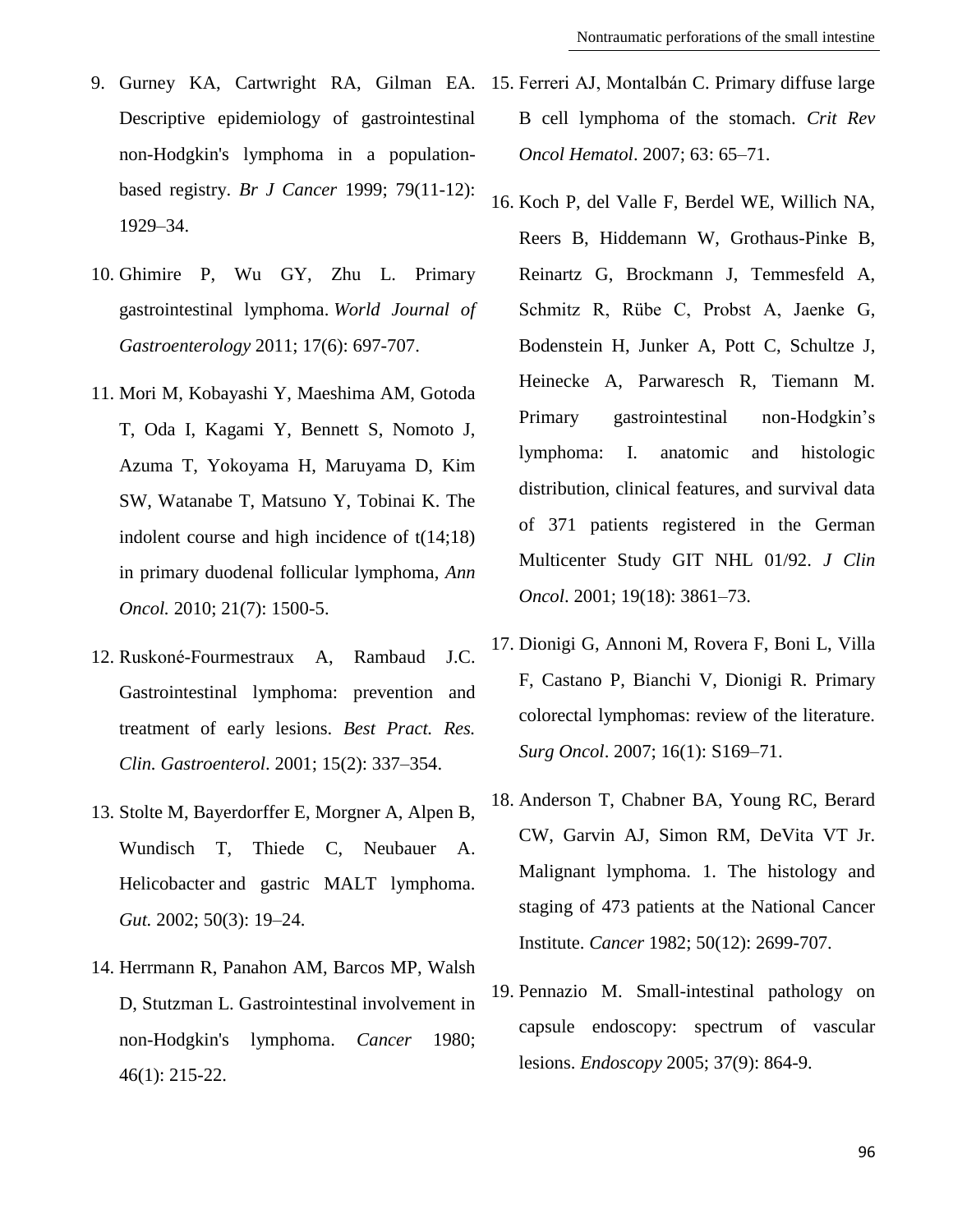- 20. Matsumoto T, Nakamura S, Esaki M, Yada S, Moriyama T, Yanai S, Hirahashi M, Yao T, Iida M. Double-Balloon Endoscopy Depicts Diminutive Small Bowel Lesions in Gastrointestinal Lymphom, *Dig Dis Sci*. 2010; 55(1): 158-165.
- 21. Dawson IM, Cornes JS, Morson BC. Primary malignant lymphoid tumours of the intestinal tract. Report of 37 cases with a study of factors influencing prognosis. *Br J Surg*. 1961; 49: 80– 89.
- 22. Cooper MJ, Williamson RC. Enteric adenoma and adenocarcinoma, *World J Surg*. 1985; 9(6): 914-20.
- 23. Sweetenham JW, Mead GM, Wright DH, McKendrick JJ, Jones DH, Williams CJ, Whitehouse JM. Involvement of the ileocaecal region by non-Hodgkin's lymphoma in adults: clinical features and results of treatment. *Br J Cancer*. 1989; 60(3): 366-9.
- 24. Ruskoné-Fourmestraux A, Dragosics B, Morgner A, Wotherspoon A, de Jong D. Paris staging system for primary gastrointestinal lymphomas. *Gut*. 2003; 52(6): 912-913.
- 25. Campo E, Swerdlow SH, Harris NL, Pileri S, Stein H, Jaffe ES. The 2008 WHO classification of lymphoid neoplasms and

beyond: evolving concepts and practical applications. *Blood*. 2011; 117(19): 5019-5032.

- 26. Nakamura S, Matsumoto T. Gastrointestinal lymphoma: Recent advances in diagnosis and treatment. *Digestion* 2013; 87(3): 182-188.
- 27. Fischbach W, Goebeler-Kolve ME, Dragosics B, Greiner A, Stolte M. Long term outcome of patients with gastric marginal zone B cell lymphoma of mucosa associated lymphoid tissue (MALT) following exclusive Helicobacter pylori eradication therapy: experience from a large prospective series. *Gut*. 2004; 53(1): 34- 7.
- 28. Hansen PB, Vogt KC, Skov RL, Pedersen-Bjergaard U, Jacobsen M, Ralfkiaer E. Primary gastrointestinal non-Hodgkin's lymphoma in adults: a population-based clinical and histopathologic study. *J Intern Med*. 1998; 244(1): 71-8.
- 29. Khosla D, Kumar R, Kapoor R , Kumar N, BeraA, Sharma SC. A retrospective analysis of clinicopathological characteristics, treatment, and outcome of 27 patients of primary intestinal lymphomas, *J Gastrointest Canc.* 2013; 44(4): 417–421.
- 30. Dickson BC, Serra S, Chetty R. Primary gastrointestinal tract lymphoma: diagnosis and